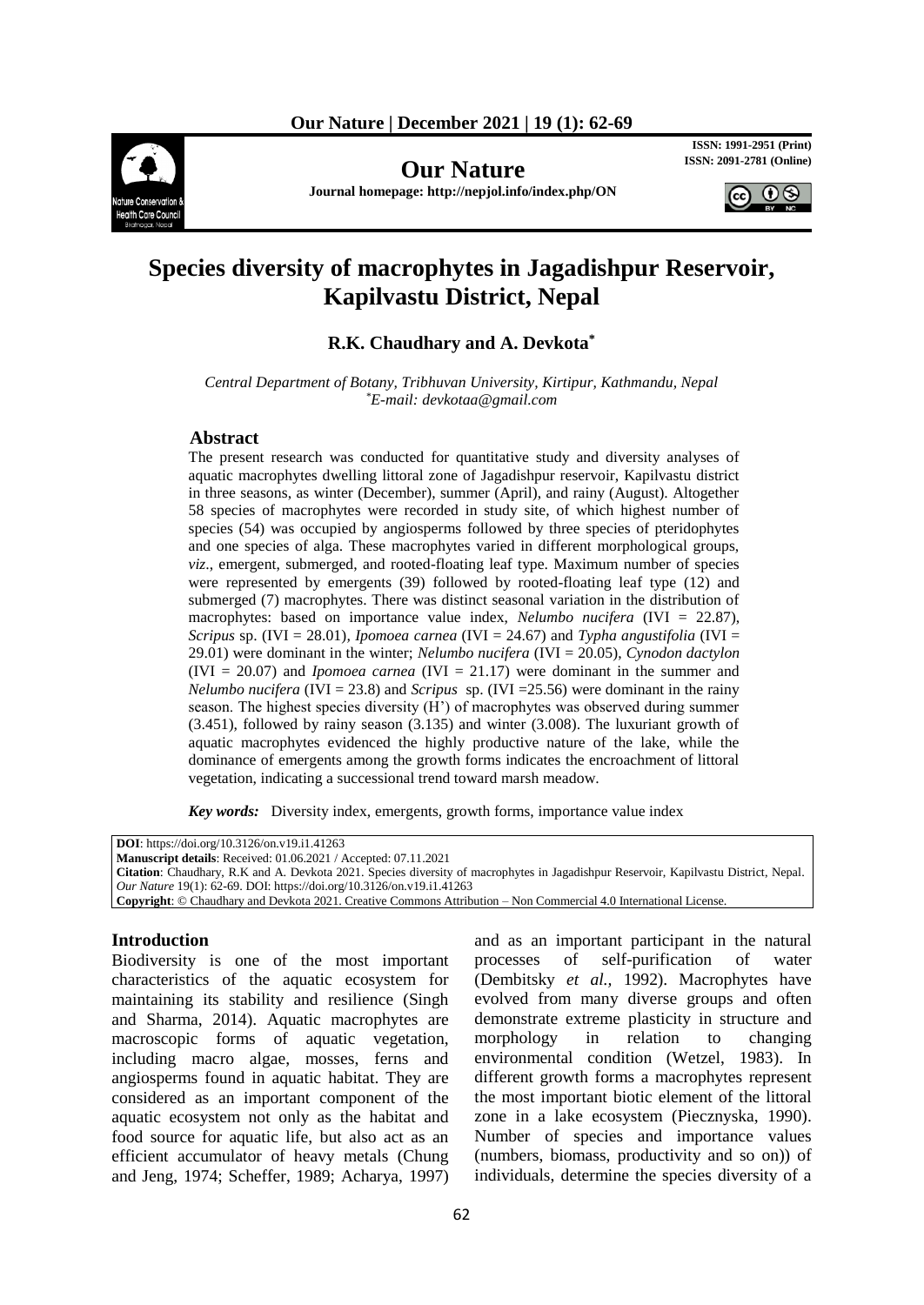community (Odum, 1996). Importance value index (IVI), a quantitative parameter is useful as it provides an overall picture of the density, frequency and cover of a species in relation to community (Curtis and McIntosh, 1951).

Most of the lakes on the plains of the Terai are oxbow systems (Sharma, 1973) and possess a luxuriant growth of aquatic vegetation (BPP, 1995; Bhandari, 1998). Some of lakes are already on the verge of disappearance whereas others are highly vulnerable to degradation due to physiographic features as well as anthropogenic activities (BPP, 1995; Bhandari, 1998).

Nepal's wetlands are facing degradation mainly due to drainage, land reclamation, pollution and over-exploitation of wetland species. Also the accumulation of nitrogen, phosphorous and pesticides from agricultural runoff leads to severe degradation of wetlands, especially the lakes (Niraula, 2012).

The quantitative seasonal analysis of the macrophytic composition of the littoral zone of the low land lake may provide baseline information for formulating conservation and management strategies. A considerable contribution on the aquatic macrophytes of Nepal has been made by several researchers (Sah, 1997; Bhandari, 1998; Burlakoti and Karmacharya, 2004; Kunwar and Devkota, 2012; Bhusal and Devkota, 2020). Although, some scattered reports are available on the lowland lakes of Nepal. The quantitative analyses on the macrophytes of the Jagadishpur reservoir has not been carried out yet. As the quantity and diversity of macrophytes are the important parameters for assessing the health of the ecosystem. Hence, the present study aimed to assess the richness and composition of macrophytes of the lake in terms of seasonal variation. This study is expected to be helpful in designing a plan for the sustainable management of the lake.

#### **Materials and methods**

#### *Study area*

Jagadishpur Reservoir (27°37.N and 83°06'E, alt. 197m asl) lies in Kapilvastu Municipality - 9, Kapilvastu District, Province no. 5, Lumbini zone, Central Nepal; about 10 km north from Taulihawa districts headquarter of Kapilvastu (Fig. 1). The Reservoir was impounded in 1972 by diverting the Banganga River for irrigation purpose. Currently, it is a largest reservoir in the country constructed for irrigation with a total area of 225 ha and water surface area of 157 ha (Baral and Inskipp, 2005). The reservoir is the main source of water for irrigation of at least 406 ha land in the Kapilvastu district. The water level in the reservoir fluctuates from a maximum of 5- 7 m to a minimum of 2-3 m (Dhonju, 2010). This site is considered as paradise for birds. It provides shelter to at least 18 species of mammals, 8 species of reptiles, 42 species of indigenous and migratory birds and 25 species of fishes (Baral and Inskipp, 2005). Similarly, several plant species occur in the reservoir and the adjoining areas. The area is famous for its biodiversity. Southwest part has been used for recreation (boating) purpose. Based on the above criteria the Jagadishpur reservoir has been designated as Ramsar site in 2003. The area is characterized by the tropical monsoon climate with hot and rainy summer and cool and dry winter (Dhonju, 2010).



**Figure 1**. Location map of Jagadishpur reservoir locating sampling sites.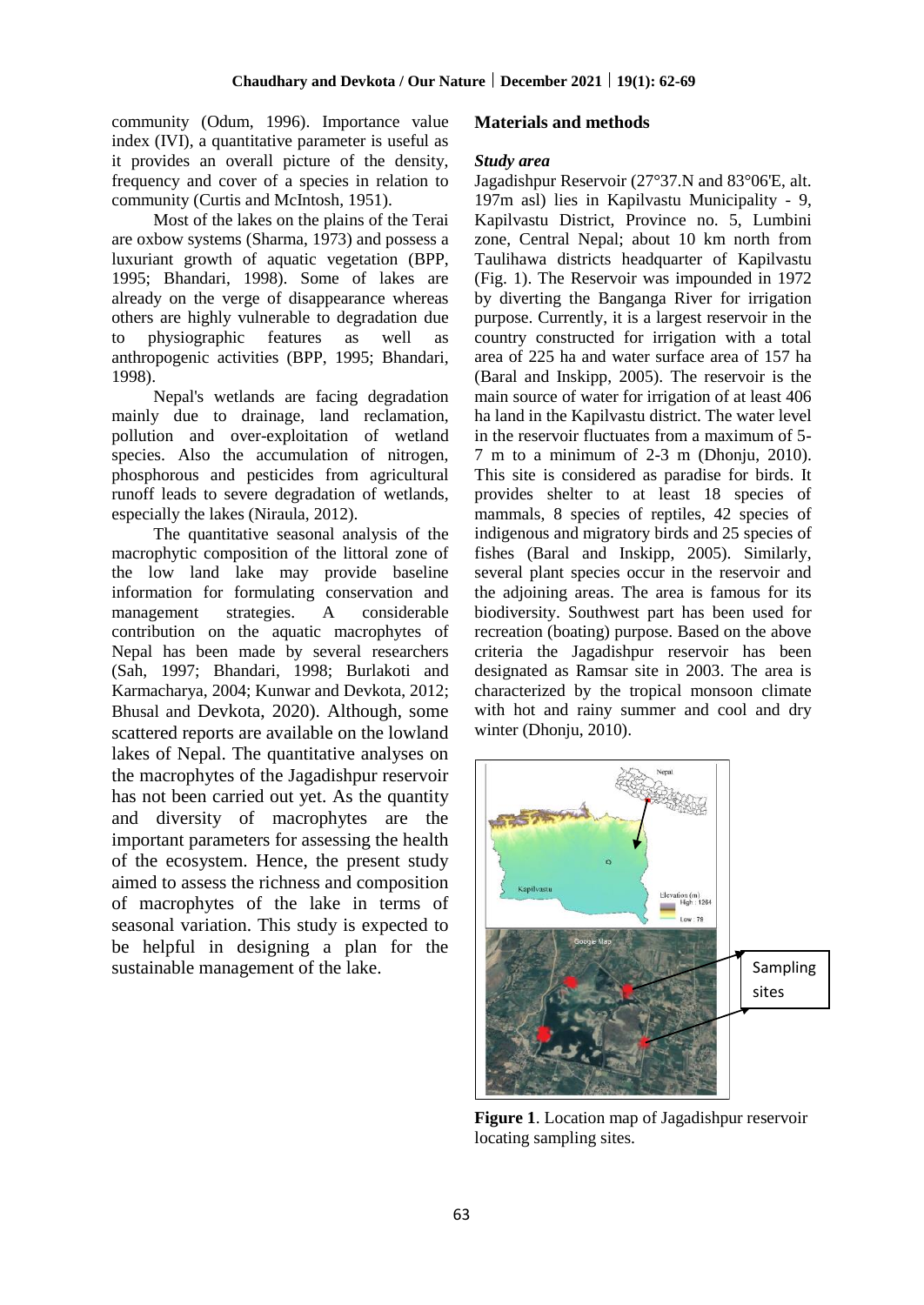## *Macrophyte sampling*

Quantitative parameters of Jagadishpur reservoir were studied in the littoral zone of four different sites (Fig. 1) during three seasons, winter (December), summer (April), and rainy (August). These four sites were selected for macrophytes sampling as representative of the entire lake system. To analyze the macrophytes community, we applied a random sampling method along several transects, with the help of  $1m \times 1m$ . light wooden quadrat. The quadrat size was determined by species area curve method as mentioned in Zobel *et al.* (1987). Ten quadrats on each transect of four sides were taken. Altogether 120 quadrats were studied in three different seasons.

Importance Value Index (IVI) was calculated by adding the relative values of density, frequency and cover (by visual estimation) following Zobel *et al.* (1987). Diversity index (H') was calculated following the Shannon and Weiner formula:  $H' = -\Sigma p i^* \log n$ pi; where,  $pi =$  the proportion of importance value of the  $i<sup>th</sup>$  species,  $pi = ni/N$ ,  $ni$  is the importance value of i<sup>th</sup> species and N is the importance value of all the species (Zobel *et al.* 1987). The plant species were identified with the help of standard literature (Khan and Halim, 1987; Gurung, 1991; Cook, 1996; Press *et al.,* 2000).

Macrophytes in the present study were categorized into three main growth forms following Shrestha (1998). Rooted plants with main photosynthetic parts projecting above the water surface were classified as emergents, rooted plants with leaves floating on the water surface were classified as rooted floating species, and macrophytes rooted or floating plants completely or; largely submerged were classified as submerged macrophytes.

# **Results and discussion**

### *Quantitative analysis*

Altogether 58 species of macrophytes were recorded in study site, which belongs to 29 families and 50 genera of which seven were submerged, 12 were rooted-floating and 39 were emergent species by growth form (Figs. 2 and 3). Out of them, highest number of species (54) was occupied by angiosperms followed by three species of pteridophytes and one species of alga (Table 1). The highest number of emergent over the rooted floating and the submerged species was substantiated by the findings of Shrestha (1998), Burlakoti and Karmacharya (2004), and Sharma and Singh (2017). The highest number of angiospermic species by taxonomic groups may be attributed to influence of tropical climate. Unsuitable environment in wetland may limit terrestrial pteridophyte species. Only one species of macroscpoic alga, i.e., *Chara aspera* was reported from the reservoir.

# *Importance Value Index (IVI)*

The dominance of species by growth forms on the basis of IVI value is presented in table 1. The number of aquatic macrophyte species was higher during the rainy season (57) and winter (54) and lower during the summer (46) (Table 1). The relatively higher number of species indicated shallow depth area with fine sediment, advancing eutrophic condition (Nichols, 1992). Emergents macrophytes were the most dominant form throughout the year. This can be attributed to the emergents' high tolerance for fluctuation of water level (Valk and Davis, 1976). Annual average of IVI values of emergent were found to be dominant (185.17) followed by the rooted floating (64.44) and submerged (49.45) macrophytes. Seasonally, emergents' IVI was highest in the summer, followed by winter and rainy.

Among emergents, *Scripus* sp. was the most dominant in the winter (IVI: 28.01) and the rainy season (IVI: 25.56), and *Ipomoea carnea* (IVI: 20.98*), Cynodon dactylon* (IVI:15.82*)* and *Typha angustifolia* (IVI: 10.77) were dominant during all seasons (Table 1). Out of these *C. dactylon* showed better growth during winter and summer seasons. This might be due to lowered water level and mostly dry water land. Similar result was observed by Dinerstein (1974) who observed that emergent species like *C. dactylon* was dominantly found in open, dry and highly disturbed areas. After emergents, the next highest IVI values were those of Rooted floating species, *viz.*, *Nelumbo nucifera* (IVI: 22.24), *Nymphaea nouchali* (IVI: 6.91)*, Hygroryza aristata* (IVI: 6.81) in all seasons, and submerged species as *Hydrilla verticillata* (IVI: 13.55) and *Potamogeton crispus* (IVI: 5.77) in all seasons. The dense growth of free-floating and rooted floating-leaved species prevented colonization of submerged species in the summer and the winter season (Kaul *et al.,* 1978).

The vigorous year-round growth of *H. verticillata,* indicates its ability to adapt in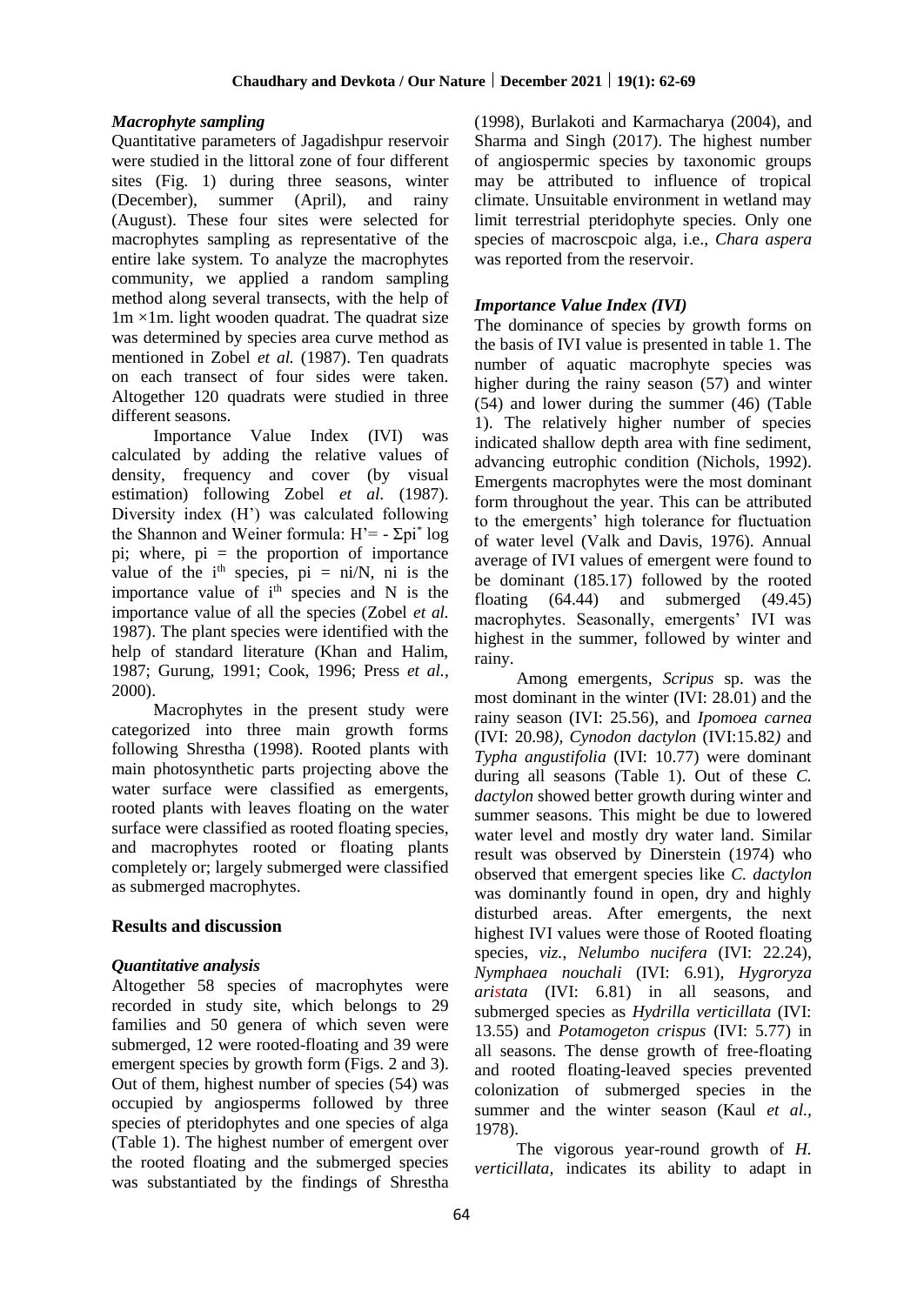diverse conditions. Similar findings regarding *H. verticillata* were reported by Acharya (1997) and Shrestha (2000). Shinghal and Singh (1978) also reported this species in a lake area characterized by high silt load and cultural eutrophication. The silt load and the eutrophication in the Jagadishpur reservoir were found to be due to the transportation of silt, organic matter and litter from the catchment area at the time of flooding.

| <b>Table 1.</b> Seasonal valiation of IVI values of macrophytes by growth form. |             | <b>Importance Value Index</b> |                        |       |       |
|---------------------------------------------------------------------------------|-------------|-------------------------------|------------------------|-------|-------|
| <b>Growth form</b>                                                              | Group       |                               | Average                |       |       |
|                                                                                 |             | Winter                        | (IVI)<br><b>Summer</b> | Rainy |       |
| <b>Submerged</b>                                                                |             |                               |                        |       |       |
| Chara aspera Willdenow                                                          | Al          | 10.56                         |                        | 11.27 | 10.91 |
| Hydrilla verticillata (L. f.) Royle                                             | Am          | 17.15                         | 8.56                   | 14.96 | 13.55 |
| Ottelia alismoides (L.) Pers.                                                   | Am          | 1.59                          | 3.95                   |       | 2.77  |
| Potamogeton crispus L.                                                          | Am          | 5.8                           | 4.08                   | 6.43  | 5.77  |
| Potamogeton nodosus Poir.                                                       | Am          | 4.8                           | 3.62                   | 4.27  | 4.89  |
| Potamogeton octandrus Poir.                                                     | Am          | 5.53                          | 6.03                   | 7.33  | 6.29  |
| Potamogeton pectinatus L.                                                       | Am          | 5.72                          | 6.66                   | 6.44  | 6.27  |
| Total                                                                           |             | 51.15                         | 32.9                   | 50.7  | 49.45 |
| <b>Rooted floating</b>                                                          |             |                               |                        |       |       |
| Aponogeton natans (L.) Engl. & K. Krause                                        | Am          | 1.14                          | 2.90                   | 1.12  | 1.72  |
| Azolla imbricata Roxb. ex Griff.) Nakai                                         | ${\bf P}$   | 2.79                          | 6.16                   | 6.35  | 5.1   |
| Eichhornia crassipes (Mart.) Solms                                              | Am          | 1.78                          | 3.73                   | 5.4   | 1.83  |
| Hygroryza aristata (Retz.) Nees ex Wight & Arn.                                 | Am          | 5.47                          | 8.11                   | 6.85  | 6.81  |
| Ipomoea aquatica Forssk.                                                        | Ad          | 2.33                          | 5.90                   | 1.56  | 3.26  |
| Marsilea minuta L.                                                              | $\mathbf P$ |                               | 6.63                   | 4.46  | 5.54  |
| Nelumbo nucifera Gaertn.                                                        | Ad          | 22.87                         | 20.05                  | 23.80 | 22.24 |
|                                                                                 | Ad          | 6.48                          | 6.09                   | 8.17  | 6.91  |
| Nymphaea nouchali Burm. f.                                                      |             |                               |                        |       |       |
| Nymphoides hydrophylum (Lour.) Kuntze                                           | Ad          | 5.25                          |                        | 2.83  | 4.04  |
| Nymphoides indica (L.) Kuntze                                                   | Ad          | 2.33                          |                        | 2.103 | 2.21  |
| Sagittaria guayanensis Kunth                                                    | Am          | 1.25                          |                        | 5.69  | 3.47  |
| Trapa bispinosa Roxb.                                                           | Ad          | 1.05                          |                        | 1.58  | 1.31  |
| Total                                                                           |             | 52.74                         | 59.57                  | 69.91 | 64.44 |
| <b>Emergent species</b>                                                         |             |                               |                        |       |       |
| Achyranthes aspera L.                                                           | Ad          | 3.03                          | 3.15                   | 2.03  | 2.73  |
| Alternanthera sessilis (L.) D.C                                                 | Ad          | 2.25                          | 4.30                   | 1.62  | 2.72  |
| Argemone mexicana L.                                                            | Ad          | 3.36                          | 6.61                   | 2.90  | 4.29  |
| Atylosia scarabaeoides (L.) Benth.                                              | Ad          | $\qquad \qquad \blacksquare$  | 2.25                   | 3.72  | 1.99  |
| Blyxa aubertii Rich.                                                            | Am          | 2.78                          | 4.47                   | 6.52  | 4.59  |
| Calotropis procera (Aiton) W.T.Aiton                                            | Ad          | 1.86                          | 3.10                   | 3.43  | 2.79  |
| Cannabis sativa L.                                                              | Ad          | 3.08                          | 7.19                   | 3.45  | 4.57  |
| Senna tora (L.) Roxb.                                                           | Ad          | 6.37                          | 8.18                   | 3.38  | 5.97  |
| Chrozophora rottleri (Geiseler) Spreng                                          | Ad          | 4.95                          | 6.84                   | 1.46  | 4.41  |
| Croton bonplandianus Baill                                                      | Ad          | 1.70                          | 3.03                   | 1.67  | 2.8   |
| Cynodon dactylon (L.) Pers.                                                     | Am          | 15.34                         | 20.07                  | 11.07 | 15.82 |
| Cyperus rotundus L.                                                             | Am          | 4.26                          |                        | 4.76  | 3.00  |
| Cyperus sp. L.                                                                  | Am          | 0.98                          | 4.01                   | 1.03  | 2.0   |
| Echinochlora crus-galli (L.) P.Beauv.                                           | Am          | 4.25                          | 6.31                   | 3.49  | 4.68  |
| Eclipta prostrata (L.) L.                                                       | Ad          | 1.03                          | 4.01                   | 3.32  | 2.78  |
| Equisetum debile Roxb.ex. Vaucher                                               | $\mathbf P$ |                               | 5.41                   | 1.43  | 2.94  |
| Euphorbia hirta L.                                                              | Ad          | 3.05                          |                        | 2.27  | 1.77  |
| Evolvulus nummularius (L.) L.                                                   | Ad          | 3.71                          | 4.97                   | 3.16  | 3.94  |
| Imperata cylindrica (L.) P. Beauv.                                              | Am          | 3.19                          | 5.21                   | 3.54  | 3.98  |
| Ipomoea carnea Jacq.                                                            | Ad          | 24.67                         | 21.17                  | 17.11 | 20.98 |

|  |  | Table 1. Seasonal variation of IVI values of macrophytes by growth form. |  |  |  |  |  |  |  |  |
|--|--|--------------------------------------------------------------------------|--|--|--|--|--|--|--|--|
|--|--|--------------------------------------------------------------------------|--|--|--|--|--|--|--|--|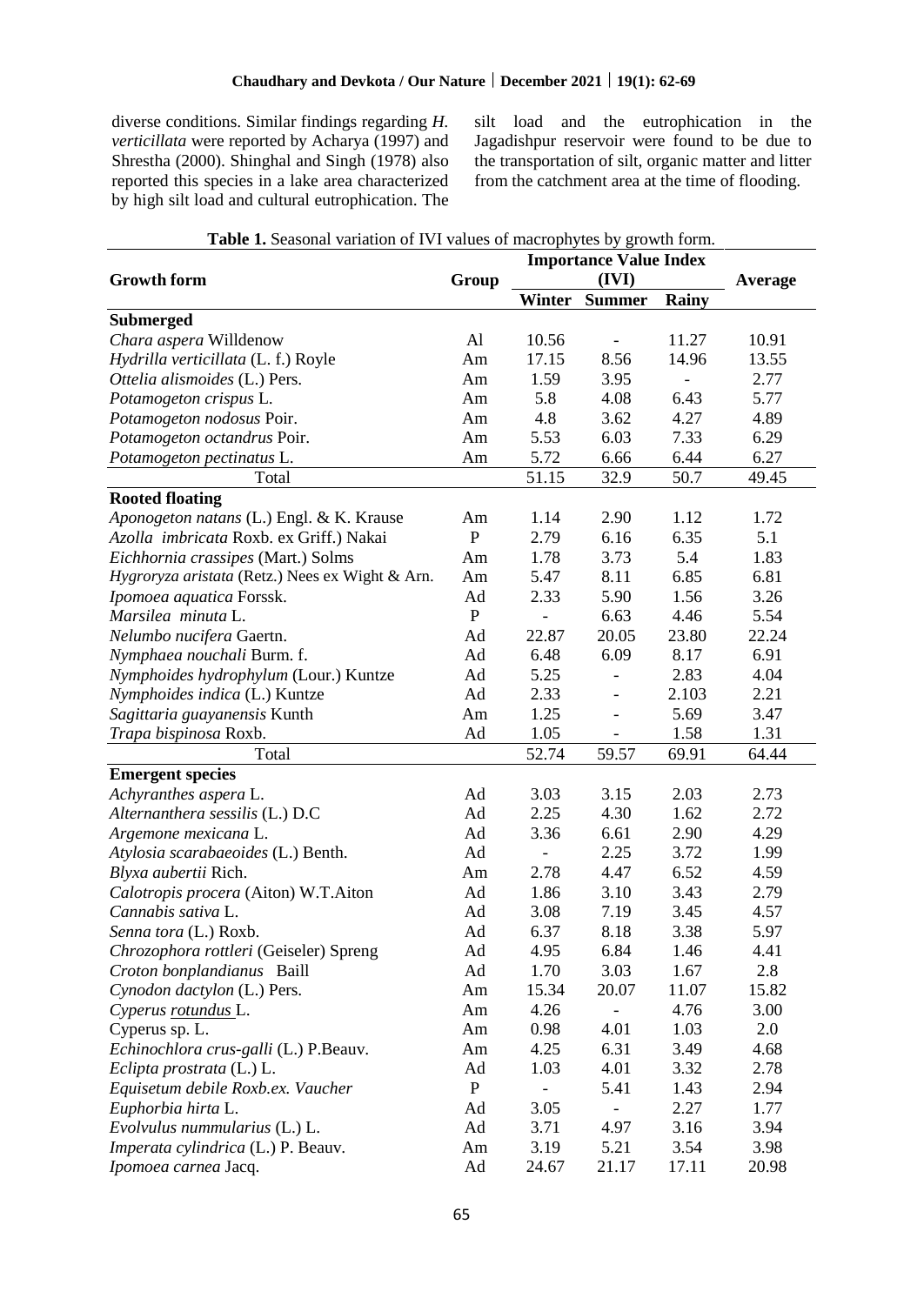| Chaudhary and Devkota / Our Nature   December 2021   19(1): 62-69 |  |  |
|-------------------------------------------------------------------|--|--|
|-------------------------------------------------------------------|--|--|

| Lantana camara L.                      | Ad | 3.37           | 4.82                     | 2.63   | 3.60   |
|----------------------------------------|----|----------------|--------------------------|--------|--------|
| Lippia nodiflora (L.) Michx.           | Ad | 2.31           | 6.13                     | 3.095  | 3.84   |
| Leucas indica (L.) R.Br.               | Ad | 2.51           | 4.22                     | 2.52   | 3.08   |
| Leucas aspera (Willd.) Link            | Ad | 3.75           | $\overline{\phantom{a}}$ | 3.84   | 2.53   |
| Ludwigia adscendens (L.) H. Hara       | Ad | 3.50           | 9.80                     | 4.69   | 5.99   |
| Mimosa pudica L.                       | Ad | $\blacksquare$ | 2.73                     | 1.61   | 1.44   |
| Panicum paludosum Roxb.                | Am | 1.41           | 3.45                     | 3.17   | 2.67   |
| Paspalum distichum L.                  | Am | 5.51           |                          | 3.28   | 3.26   |
| Paspalidium flavidum (Retz.) A. Camus. | Am | 3.77           | 10.14                    | 1.37   | 6.09   |
| Persicaria barbata (L.) H. Hara        | Ad | 3.93           | 6.82                     | 3.43   | 4.72   |
| Persicaria lapathifolia (L.) Delarbre  | Ad | 4.09           | 13.94                    | 2.52   | 7.51   |
| Saccharum spontaneum L.                | Am | 2.55           |                          | 1.72   | 1.42   |
| Schonoplectus mucronatus (L.) Palla    | Am | 5.50           | 2.23                     | 7.95   | 5.22   |
| <i>Scripus</i> sp. L.                  | Am | 28.01          |                          | 25.56  | 17.85  |
| Solanum nigrum L.                      | Ad | 2.12           | 2.17                     | 1.23   | 1.84   |
| Stellaria media (L.) Vill.             | Ad | 4.50           |                          | 3.01   | 2.50   |
| Typha angustifolia L.                  | Am | 29.01          | 21.15                    | 4.15   | 10.77  |
| Vetiveria zizanioides (L.) Nash        | Am | 1.80           | 2.35                     | 1.4    | 2.18   |
| Xanthium strumarium L.                 | Ad | 1.52           | 1.76                     | 1.69   | 1.66   |
| Total                                  |    | 195.49         | 208.98                   | 178.47 | 185.17 |
| <b>Grand Total</b>                     |    | 299.38         | 300.45                   | 300.29 | 299.06 |

 $Al = Algae$ , Am = Angiosperm (monocot), Ad = Angiosperm (dicot), P = Pteridophyta



Figure 2. Total number of species by taxonomic category.



**Figure. 3.** Number of species by Growth form.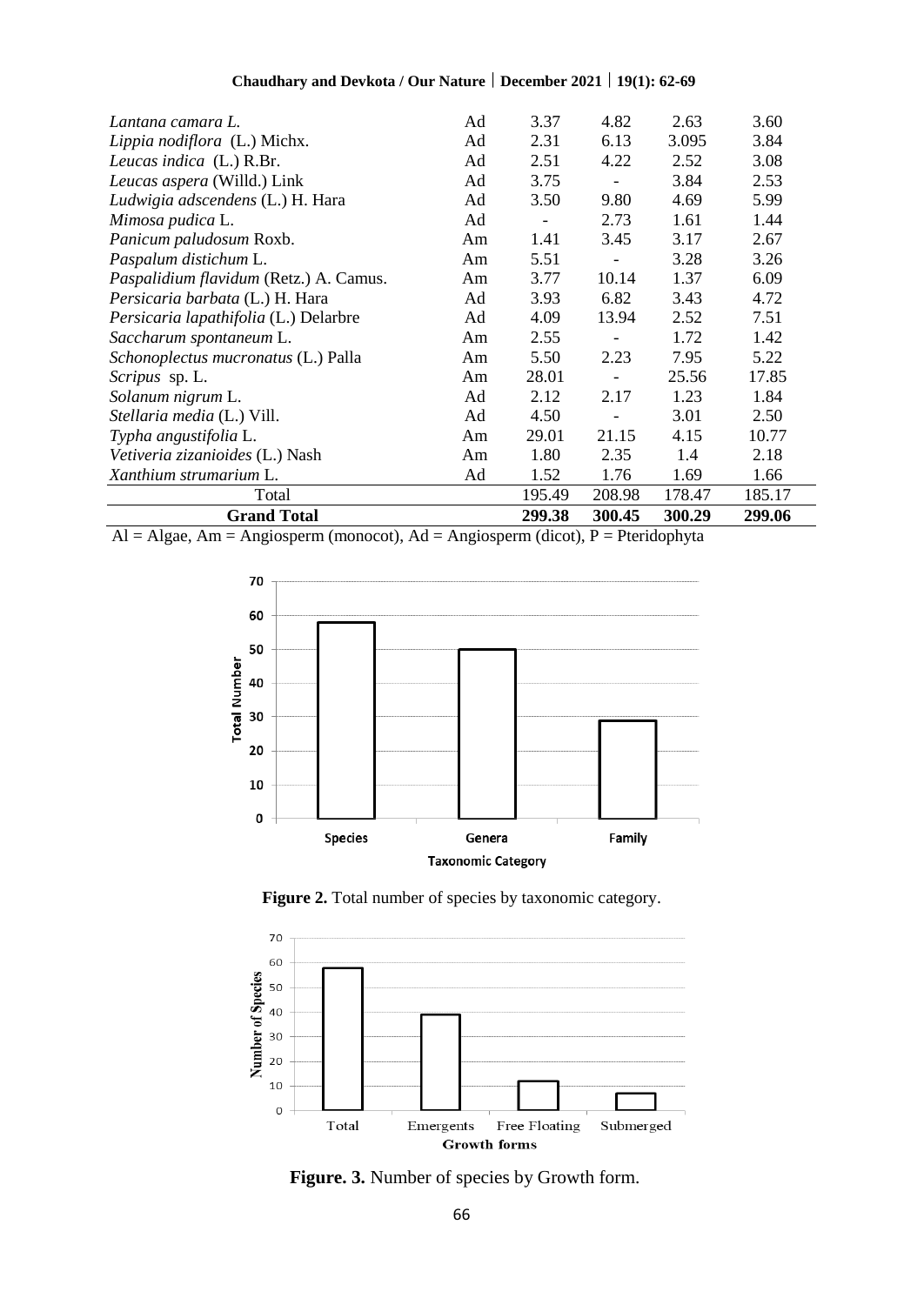## *Shannon-Weiner's Diversity Index*

The computation of Shannon-Weiner Diversity Index (H') of macrophytes revealed that the species diversity was highest for emergents (2.31) in summer followed by the submerged and rooted floating leaf type species, respectively (Table 2). The highest species diversity for the entire community was found in the summer (3.451) as compared to 3.135 in the rainy season and 3.008 in the winter. The average value for the community as a whole was found to be  $3.198 \pm 0.042$ . Also, in a particular season, the diversity of different growth forms varied (Table 2)**.** For example, in summer season, the highest diversity was found for emergents (2.31) followed by submerged (0.821) and rooted floating-leaf type (0.32). The same seasonal trend was reported by Valk and Davis (1976) and Handoo and Kaul (1982) in their studies. Species diversity is a useful parameter for the comparison of communities under the influence of biotic disturbance or to know the state of succession and stability in the community (Sharma and Deka, 2014). The seasonal variations in miscellaneous growth forms may cause the variations in the species diversity. The diversity index (H') for macrophyte ranged from 3.008-3.451 in Jagadishpur reservoir. These are comparable with those reported form several Asian countries. *viz*., Burlakoti and Karmacharya (2004) in Beeshazar, Chitwan, Nepal (3.17-4.17); Sharma (2008) in Jammu and Kashmir, India (0.51- 1.50); Sarmah and Baruah (2015) in Morikhaboloo beel (wetland) of river Subansiri, Assam (2.51-3.21).

**Table 2.** Seasonal variations in Shannon-Weiner Diversity Index (H') value in different growth forms of macrophytes of Jagadishpur Reservoir.

|                         | <b>Shannon-Weiner Index (H)</b> |       |        |                   |
|-------------------------|---------------------------------|-------|--------|-------------------|
| Growth forms of species | Summer                          | Rainy | Winter | Mean±             |
| Submerged               | 0.821                           | 0.932 | 0.917  | $0.89 \pm 0.045$  |
| Rooted floating         | 0.320                           | 0.301 | 0.271  | $0.297 \pm 0.04$  |
| Emergent                | 2.310                           | 1.952 | 1.820  | $2.027 \pm 0.35$  |
| Total community value   | 3.451                           | 3.135 | 3.008  | $3.198 \pm 0.042$ |

The present quantitative analysis and diversity study of macrophytes shows a definite indication of significant changes in the macrophytic community of Jagadishpur reservoir. The most significant change in macrophytic community may be due to heavy siltation in the catchment area of the lake is due to various anthropogenic activities depending on their influx in different seasons.

# **Conclusion**

The abundant growth of the macrophytes in the littoral zone of the Jagadishpur reservoir reveals the dynamic nature of the wetland. The dominance of emergents among other growth forms (as shown by IVI dimensions) indicates the disturbance caused by the various anthropogenic activities. Based on the above results, it can be concluded that the Jagadishpur reservoir showed high diversity of macrophytes during summer season. The obtained Shannon-Wiener diversity index value indicates rich species diversity in the reservoir. The fact that emergents have the highest species diversity and lowest free-floating species signifies the

increasing richness in species with decreasing water level.

# **References**

- Acharya, P. 1997. *Wetland vegetation and its utilization in Ghodaghodi and Nakhrodi Tal, Kailali, Nepal.* Central Department of Botany, Tribhuvan University, Kathmandu. (M.Sc. Thesis)
- Baral, H. S. and C. Inskipp 2005. *Important bird areas in Nepal: Key sites for conservation.* Bird Conservation Nepal and BirdLife International. Kathmandu and Cambridge.
- Bhandari, B (ed.) 1998. *An inventory of Nepal's Terai Wetlands.* IUCN, Kathmandu, Nepal.  $xy + 329$  p.
- Bhusal, A. and A. Devkota 2020. Environmental variables and macrophytes of lakes of the Chitwan National Park, Central Nepal. *Limnol. Rev. 20(3*): 135-144. 10.2478/limre-2020-001.
- BPP 1995. *Biodiversity assessment of Terai wetlands. Kathmandu: Biodiversity Profile Project*. Department of National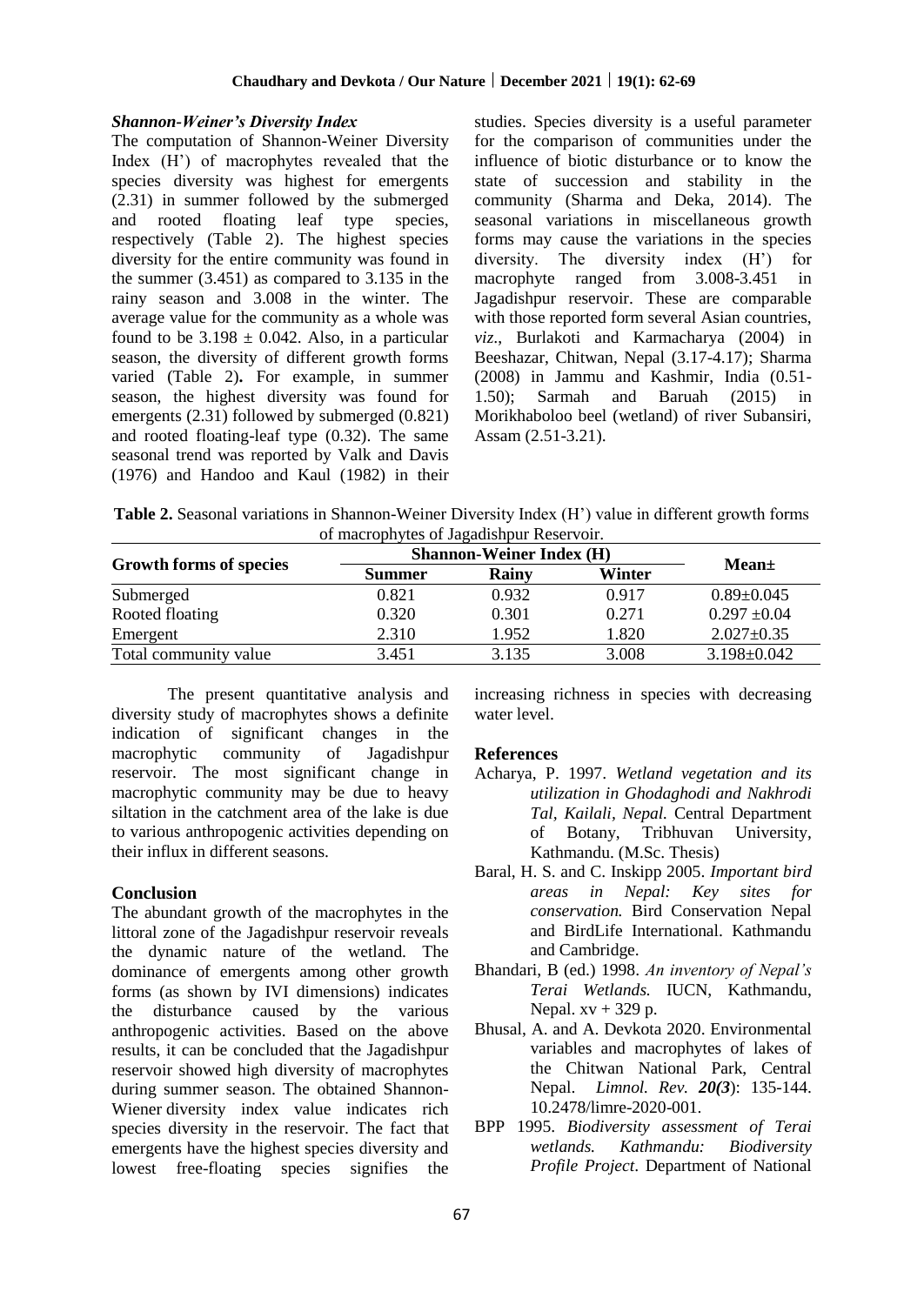Park and Wildlife Conservation, HMGN. Biodiversity Profiles Project Technical Publication no.1.  $ix + 80 p$ .

- Burlakoti, C. and S.B. Karmacharya 2004. Quantitative analysis of macrophytes of Beeshazar Tal, Chitwan, Nepal. *Him. J. Sci. 2*(*3*): 37-41.
- Chung, I.H. and S.S. Jeng 1974. Heavy metal pollution of Ta-Tu River. *Bulletin of the Institute of Zoology, Academy of Science 13*: 69-73.
- Cook, C.D.K. 1996. *Aquatic and wetland plants of India*. Oxford University Press, New York. 385p
- Curtis, J.T. and R.P. McIntosh 1951. An upland forest continuum in the prairie forest border region of Wisconsin. *Ecology 32*: 476-98.
- Dembitsky, V.M., T. Rezanka and I.A. Bychek 1992. Fatty acid and phospholipids from lichens of the order Leconorales. *Phytochemistry 31*: 851-853.
- Dhonju, M. 2010. *Status and human impact assessment of Jagdishpur Reservoir - A Ramsar Site, Nepal*. Central Department of Environmental Science, Tribhuvan University, Nepal. (M.Sc. Thesis)
- Dinerstein, E. 1974. Vegetation analysis of Rapti river bank and its adjoining flood plain. *Forestry 4*: 16-23.
- Gurung, V.L. 1991. *Ferns: The beauty of Nepalese flora*. Sahayogi Press Pvt. Ltd., Kathmandu. 234p.
- Handoo, J.K. and V. Kaul 1982. Phytosociological and crop studies in wetlands of Kashmir. In *Wetland Ecology and Management* (Gopal, B. and R.E. Turner eds.), International Scientific Publications, Jaipur, India.
- Kaul, V., C.L. Trisal, and J.K. Handoo 1978. Distribution and production of macrophytes of some aquatic bodies of Kashmir. In *Glimpses of Ecology* (Singh, J.S. and B. Gopal eds.). International Scientific Publications, Jaipur, India. pp. 313-334.
- Khan, M.S. and M. Halim 1987. *Aquatic angiosperms of Bangladesh*. Bangladesh National Herbarium, Bangladesh. 120p.
- Kunwar, D. and A. Devkota 2012, Seasonal variation on physico-chemical parameters and macrophytes production of Rupa Lake, Kaski, Nepal, *J. Nat. Hist. Mus. 26*: 80-87.
- Nichols, S.A. 1992. Depth, substrate and turbidity relationships of some Wisconsin lake plants. *Transactions, Wisconsin Academy of Science, Arts and Letters 80*: 97-118.
- Niraula, R. 2012. Evaluation of the limnological status of Beeshazar Lake, a Ramsar site in Central Nepal. *Journal of Water Resource and Protection 4***(***5***)**: 256-263. [DOI: 10.4236/jwarp.2012.45028](http://www.scirp.org/journal/PaperInformation.aspx?PaperID=19465)
- Odum, E.P. 1996. *Fundamentals of ecology* (3rd ed.). Nataraj Publishers, Dehra Dun, India. 574p.
- Piecznyska, E. 1990. Littoral habitats and communities. In *Guidelines of lake management*, *Vol. 3* (Jorgensen, S.E. and H. Loeffler eds.). International Lake Environment Committee and UNEP, Japan. pp. 39-71.
- Press, J.R., K.K. Shrestha, and D.A. Sutton 2000. *An annotated checklist of flowering plants of Nepal.* British Museum of Nature History, London and Central Department of Botany, Tribhuvan University, Kathmandu. 430  $+$  xii p.
- Sah, J.P. 1997. *Koshi Tappu wetlands: Nepal's Ramsar sites*. IUCN, Bangkok, Thailand.
- Sarmah, B.P. and D. Baruah 2015. Quantitative analysis of macrophytes of Morikhaboloo beel (Wetland) of River Subansiri, Assam. *Der Pharmacia Lettre 7*(*9*): 209-214.
- Scheffer, M. 1989. Alternative stable states in eutrophic freshwater systems: A minimal model. *Hydrobiol. Bull. 23*: 73- 83.
- Sharma, C.K. 1973. *Geology of Nepal.* S. Sharma, Kathmandu. 189p.
- Sharma, R.C. and S. Singh 2017. Macrophytes of sacred Himalayan lake Dodi Tal, India: Quantitative and diversity analysis. *Biodiversity Int. J. 1***(***4***)**: 137- 144. DOI: 10.15406/bij.2017.01.00020.
- Sharma, S. 2008. Macrophytic diversity and state of environment of three lakes of Jammu Province. *Proceeding of Taal 2007: the 12th World Lake Conference*. pp. 2081‒2087.
- Sharma, S.K. and U. Deka 2014. Quantitative analysis of macrophytes and physicochemical properties of water of two wetlands of Nalbari district of Assam,